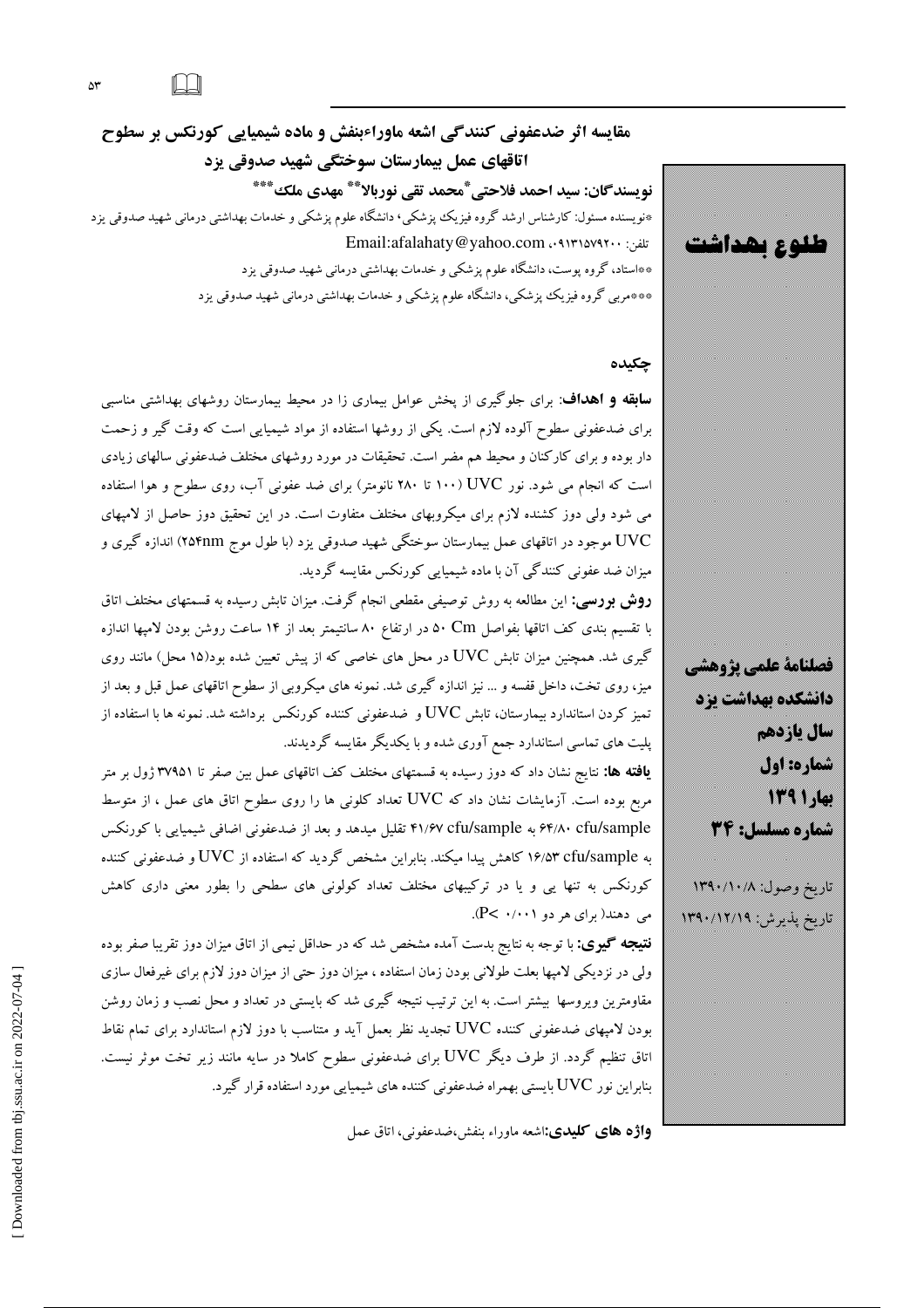$\gamma$ دارد(۱۳–۱۲). طبق گزارشات، دوز  $j/\text{m}^2$ ۱۵۰۰می تواند ۹۹/۹۹٪ از اسپرهای باسیلوس آنتراسیس را غیر فعال سازد،  $j/\mathrm{m}^{2}$ – ۱۸۰۰ می تواند پروتوزوا راغیر فعال کرده و ۱۶۸۰۰j/m<sup>2</sup>می تواند ٩٠٪ از Cryptosporidium parvum ها را غير فعال کرده و ۳۰۰۰j/m<sup>2</sup> می تواند ۹۹/۹۹٪ از Candida albicansک و m $\cdot$ y+ -۰۰۰-۱۱۰ باعث غیر فعال شدن ۹۹/۹۹٪ از قارچها و است - ۱۰۰۰۰–۱۰۰۰۰ باعث غیر فعال شدن۹۹/۹۹٪ جلبکهای  $\mathrm{Im}^2$ سبزآبی خواهد شد. دوز لازم برای غیر فعال کردن ویروسها از ۱۹۰ تا ۱۱۵۰۰ ژول بر متر مربع متغیر می باشد(۱۶–۱۴). اخیرا در بعضی از بیمارستانهای کشورهای غربی مانند نروژ یا امریکا میزان دوز حاصل از لامپهای ضدعفونی کننده UVC موجود در اتاقهای عمل و بخشهای ایزولاسیون مشخص گردیده و روشهایی برای این دوزیمتری معرفی شده است(۱۷و۹). با توجه به اینکه تابحال از میزان تابش حاصل از لامپهای ضدعفونی کننده UVC موجود در بیمارستانهای شهر یزد هیچگونه دوزیمتری صورت نگرفته است لذا در این تحقیق سعی شده است که بعنوان نمونه، برآوردی از میزان دوز UVC اتاقهای عمل بیمارستان سوختگی شهید صدوقی یزد بعمل آمده و تاثیر آن در ضد عفونی سطوح در مقایسه با مواد شیمیایی مورد بررسي قرار گيرد.

# روش بررسی

 $\text{cross}$  نوع مطالعه از نوع مطالعات توصيفي – مقطعي «  $\text{cross}$ sectional» می باشد. در ابتدا اتاقهای عمل مورد نظر مشخص گردید ( اتاق عمل بخش یوست و بخش سوختگی بیمارستان سوختگی شهید صدوقی یزد) و با روشن کردن لامیهای UVC ،

#### مقدمه

انسان از قرنها پیش اعتقاد داشت که نور خورشید می تواند از اشاعه عفونتها جلوگیری کند. در سال ۱۸۷۷ دو محقق انگلیسی به نامهای دانز و بلونت دریافتند که تکثیر میکروارگانیسمها زمانی که تحت تابش نورآفتاب قرار می گیرد متوقف می گردد. برای جلوگیری از پخش عوامل بیماری زا در محیط بیمارستان روشهای بهداشتی مناسبی برای تمیز کردن و ضدعفونی سطوح آلوده شده با مواد بیولوژیکی لازم می باشد(۷–۱). در بیمارستانها مرسوم است که مواد شیمیایی مثل کورنکس، تیدین، کلرین و … برای ضدعفونی کردن سطوح در مرحله نهایی ضدعفونی کردن اتاق بکار می رود که وقت گیر و زحمت دار بوده و برای کارکنان و محیط هم مضر است(۸). امروزه ضدعفونی با اشعه ماوراء بنفش، نه فقط به عنوان یک روش با ارزش و موثر شناخته شده، بلکه در خیلی از موارد به عنوان مکمل سایر روشهای ضدعفونی بکار گرفته می شود. عملکرد ضدعفونی کنندگی UVC بوسیله تجزیه ساختمان DNA سلولهای زنده انجام می شود(۹). برای تخریب زنجیره های مولکولی بسته به نوع ارگانیسم مقداری نور UV در طول موج میکروب کشی nm ۲۵۳/۷ لازم است(۱۰). البته موفقیت در ضدعفونی سطوح با استفاده از UVC بمقدار زیادی بستگی به مقاومت و پایداری موادی دارد که باید ضدعفونی شود. عموما اشعه UVC باید مستقیما به میکروارگانیسمها بر خورد نماید تا به تخریب کشنده برسد. اگر ارگانیسم در زیر سطح ماده ای باشد و یا در مسیر مستقیم اشعه UVC نباشد نابود نمبی شود(۱۱). اغلب از لامپهای کم فشار تخلیه جیوه برای تولید این پرتوها استفاده میشود زیرا بیش از ۹۰٪ انرژی تابشی آنها در ۲۵۴nm قرار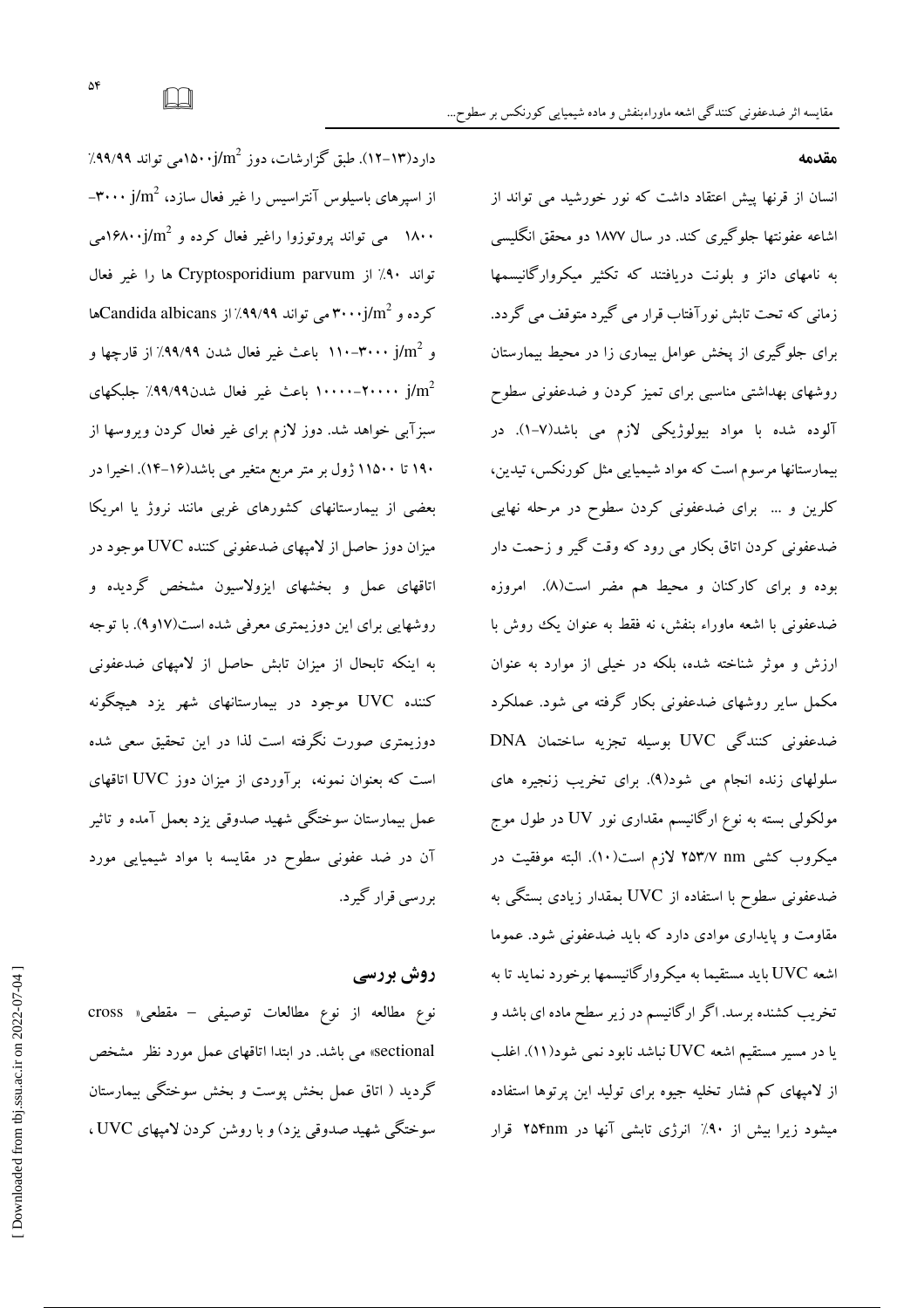میزان تابش رسیده به قسمتهای مختلف اتاق به کمک رادیومتر UVC ساخت شرکت Lybold آلمان اندازه گیری شد. این عمل با تقسيم بندى كف اتاقها به فواصل Cm و با آشکارساز UVC که به صورت افقی بموازات کف در ارتفاع ۸۰ سانتیمتر قرار گرفت(سطوح کاری) انجام شد. سپس همچنین میزان تابش UVC در محل های خاصی که از پیش تعیین شده بود(۱۵ محل) مانند روی میز ، روی تخت، روی دستگیره درب، داخل قفسه و … نیز اندازه گیری شد. روزانه اتاقهای عمل مطابق استاندارد نظافت بیمارستان با آب و یودر شوینده تمیز می شد(۱). کهنه های مورد استفاده در هر مرحله تعویض می شد و بعد از نظافت در دمای ۸۵ درجه ضدعفونی میگردید و در اتاقهای دیگر بکار گرفته نمی شد. کثافت و مواد ارگانیک قابل دید بلافاصله توسط نظافتچی بخش جمع می شد. ضدعفونی نهایی بوسیله آب دارای کورنکس برای مدت یکساعت با استفاده از پارچه برای دیوارها و تی برای کف زمین انجام می شد. همه اتاق های عمل مجهز به لامیهای UVC با انعکاس دهنده فولاد ضدزنگ برای تابش دیوارها، کف و وسايل بودند. لامپهاى UVC ساخت شركت اسرام با توان مصرفی؟ ۲۳ ، ۷ ، ۲۳ تک فاز، جریان ۰/۱۵ آمپر، ابعاد: ۱۱۸۰Cm×۱۵۰ Cmx۷۹Cm و وزن تقریبا Kg ۲ بودند اتاق عمل بخش یوست دارای ۲ واحد UVC دیواری بود. اتاق عمل  $UVC$  بخش سوختگی نیز ۲ واحد دیواری UVC داشت. تابش با رادیومتر Lybold با سنسور کالیبره شده در ۲۴۵ نانومتر  $\,$ اندازه گیری شد. دوز کلی  $\rm UVC$  با استفاده از فرمول

UVC  $\text{dose}(j/m^2)$ =irradiance(w/m<sup>2</sup>) ×exposure time(in secondes) 

محاسبه شد(۹). کلا ۱۹۵ اندازه گیری در مکانهای مختلف اتاقهای عمل (شامل کف، بالا و زیر قفسه و بستر و دیگر سطوح باز ) انجام گرفت. تابش کف اتاق در ۱۸۰ نقطه مجزا با فاصله ۰/۱ متر از دیوار و به ازاء هر ۰/۵ متر اندازه گیری شد. علاوه بر دوزیمتری کف اتاق، از ۱۵ محل خاص که قبلا علامتگذاری شده بود نیز میزان تابش رسیده اندازه گیری شد. این محلها طوری انتخاب شدند که از نظر دوز UVC رسیده به آنها ، بتوانند تقریبا تمامی حالتها را یوشش دهند. در این ۱۵ محل، هر محل را به سه قسمت مساوی Cm×۵ Cm تقسیم کرده و از هر قسمت این ۱۵ محل نمونه برداری گردید( جمعا ۴۵ نمونه قبل از ضد عفونی). سپس یکی از سه قسمت این ۱۵ محل با پوشش نایلونی و چسب پوشانده شد بطوریکه هیچگونه مایعی بداخل آن نفوذ نکند. در مرحله بعد با روش استانداردی که بیمارستان برای ضدعفونی این اتاقها به کمک ماده شیمیایی کورنکس و وایتکس استفاده میکرد تمامی اتاق بوسیله پرسنل مربوطه ضدعفونی شد. سپس پوشش قسمتهای اول برداشته شده  $\rm UVC$  و قسمتهای دوم با کاغذ تیره ضخیمی که در مقابل عبور کدر می باشد پوشانده شد و بلافاصله لامپهای UVC روشن شدند. مدت زمان روشن بودن لامیها ۱۴ ساعت بود که زمان معمول مورد استفاده پرسنل برای ضدعفونی اتاقهای عمل بیمارستان سوختگی شهید صدوقی یزد با UVC بود. بعد از این زمان روکش سیاه برداشته شده و از هر سه قسمت ۱۵ محل نمونه برداری شد. بنابراین با این تقسیم بندی قسمت اول فقط با UVC و قسمت دوم فقط با ماده شیمیایی کورنکس و قسمت سوم با هر دو روش ضد عفونی شدند. نمونه ها کشت داده شد و میزان CFU در هر پلیت اندازه گیری گردید.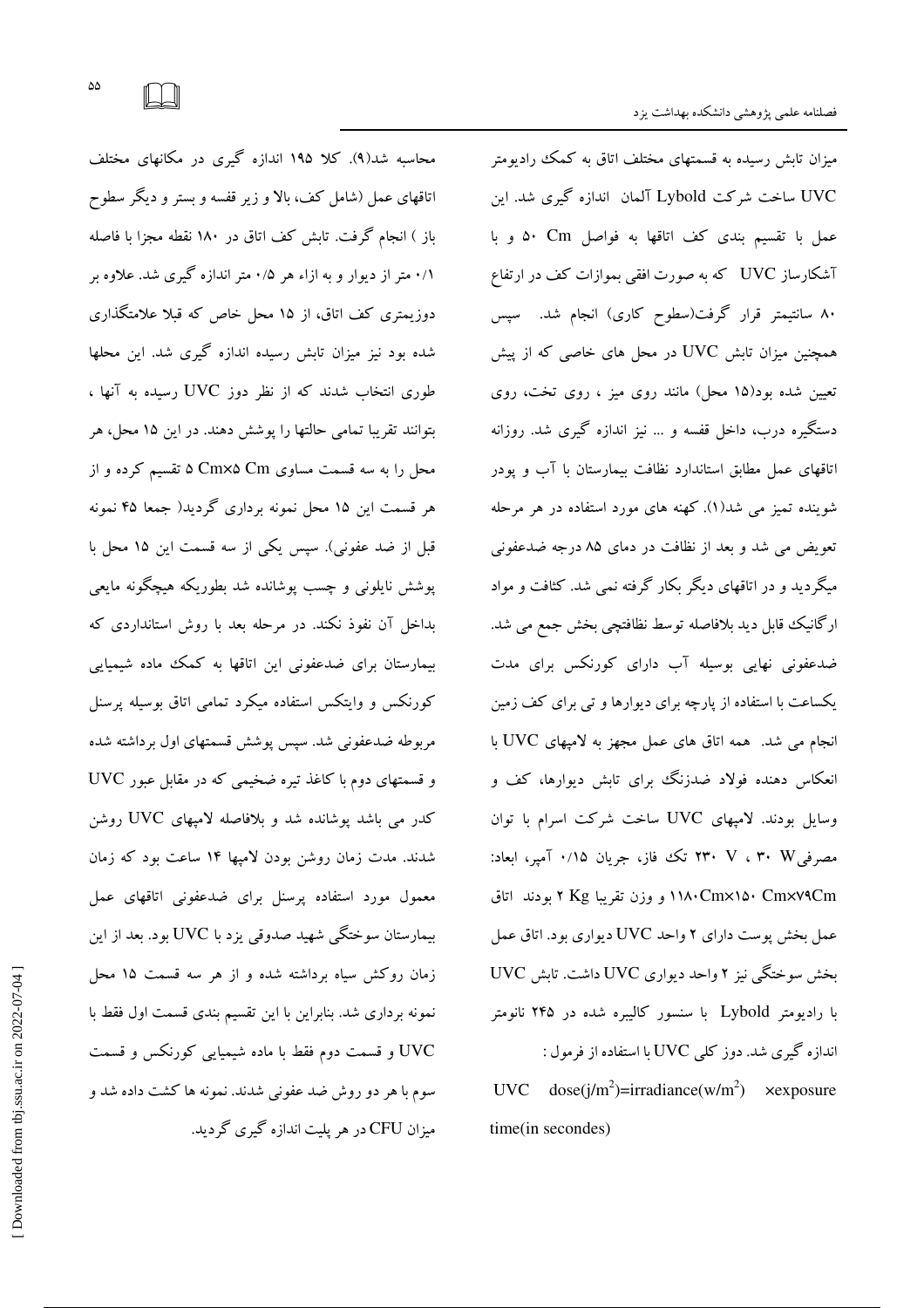| مرحله اول: نمونه برداري از هر سه قسمت قبل از ضدعفوني         |
|--------------------------------------------------------------|
| مرحله دوم: ضدعفونی با ماده شیمیایی کورنکس                    |
| مرحله سوم: ضدعفوني با اشعه UVC                               |
| مرحله چهارم: نمونه برداری از هر سه قسمت بعد از اتمام ضدعفونی |



بافته ها

نتایج اولیه آزمایشات نشان داد که دوز رسیده به قسمتهای مختلف اتاق های عمل بعد از ۱۴ ساعت روشن بودن لامپها بین صفر تا ۴۲۹۹۱ ژول بر متر مربع بوده است. با توجه به نتایج نمودار ۱ مشاهده شد که در حداقل نیمی از اتاق ها میزان دوز تقریبا صفر بوده ولی در نزدیکی لامپها میزان دوز حتی از میزان دوز استاندارد نیز بالاتر است (بعلت زمان روشن بودن طولانی). نمودار ۱ مربوط به میزان دوز رسیده به اتاق عمل بخش سوختگی و نمودار ۲ مربوط به میزان دوز رسیده به نقاط مختلف اتاق عمل بخش یوست بیمارستان سوختگی شهید صدوقی یزد است. مقادیر دوز از حاصل ضرب زمان ضدعفونی که در این مطالعه ۱۴ ساعت بود و میزان سطح تابش بدست آمده در نقاط مختلف، محاسبه گردید. روی کف اتاق عمل بخش پوست در  $\cdot$ /V۵۳w/ m $^{\rm Y}$  از تفاع یک متری، میزان تابش  ${\rm UVC}$  از صفر تا و در اتاق عمل بخش سوختگی از صفر تا 'm۱۰w/ m'. متغیر بو د.

برای همه نمونه ها میانگین مقادیر $\pm$  انحراف استاندارد برابر ۰/۱۶۱ w/m<sup>۲</sup> (۰/۱۰۲ ± ۰/۱۰۲ مبرای اتاق عمل بخش پوست. m= ۰/۱۹۴ w/m $^{\rm v}$  (n= د/۱۰۹ ± ۰/۱۹۴ w/m $^{\rm v}$  (n=

این نمونه برداریها بلافاصله بعد از مرتب کردن ، نظافت و ضدعفونی گرفته شدند. برای ارزیابی کارآیی ضدعفونی کنندگی UVC ، نمونه ها از سطوحی که مستقیم و غیر مستقیم تحت تابش بودند گرفته می شد. نمونه گیری تقریبا" در محلهای ثابتی قبل و بعد از ضد عفونی گرفته می شد. از پلیت های  $\rm mL$  تماسی استاندارد ( به مساحت تقریبی حدود  $\rm Cm^2$ ) که با ۱۵سبوس آگار تریپتیکاز پر شده بود استفاده گردید. پلیت ها کدگذاری شدند و به آزمایشگاه میکروب شناسی دانشکده پزشکی شهید صدوقی یزد ارسال و در آنجا به مدت ۴۸ ساعت در دمای ۳۷ درجه نگهداری گردیدند تا باکتریها رشد کنند و سپس واحدهای تشکیل دهنده کولونی( colony forming units) با گام شمار شمرده شد. هیچ تعیین هویتی انجام نشد. حد بالای شمارش ۲۵۰ cfu/plate بود(۹و۱). نمونه های میکروبی با رشد بالا ( بیشتر از ۲۵۰ cfu/plate) ثبت شدند اما در شکل ها و محاسبات آماری منظور نگردیدند. فقط هنگامبکه کسی در اتاقها نبود واحدهای UVC فعال می شد. برای مقایسه نتایج حاصل از اندازه گیریهای cfu قبل و بعد از ضدعفونی از تست آماری غیر یارامتریک ویلکوکسون Wilcoxon Signed) Ranks Test) توسط نرم افزار SPSS استفاده شد.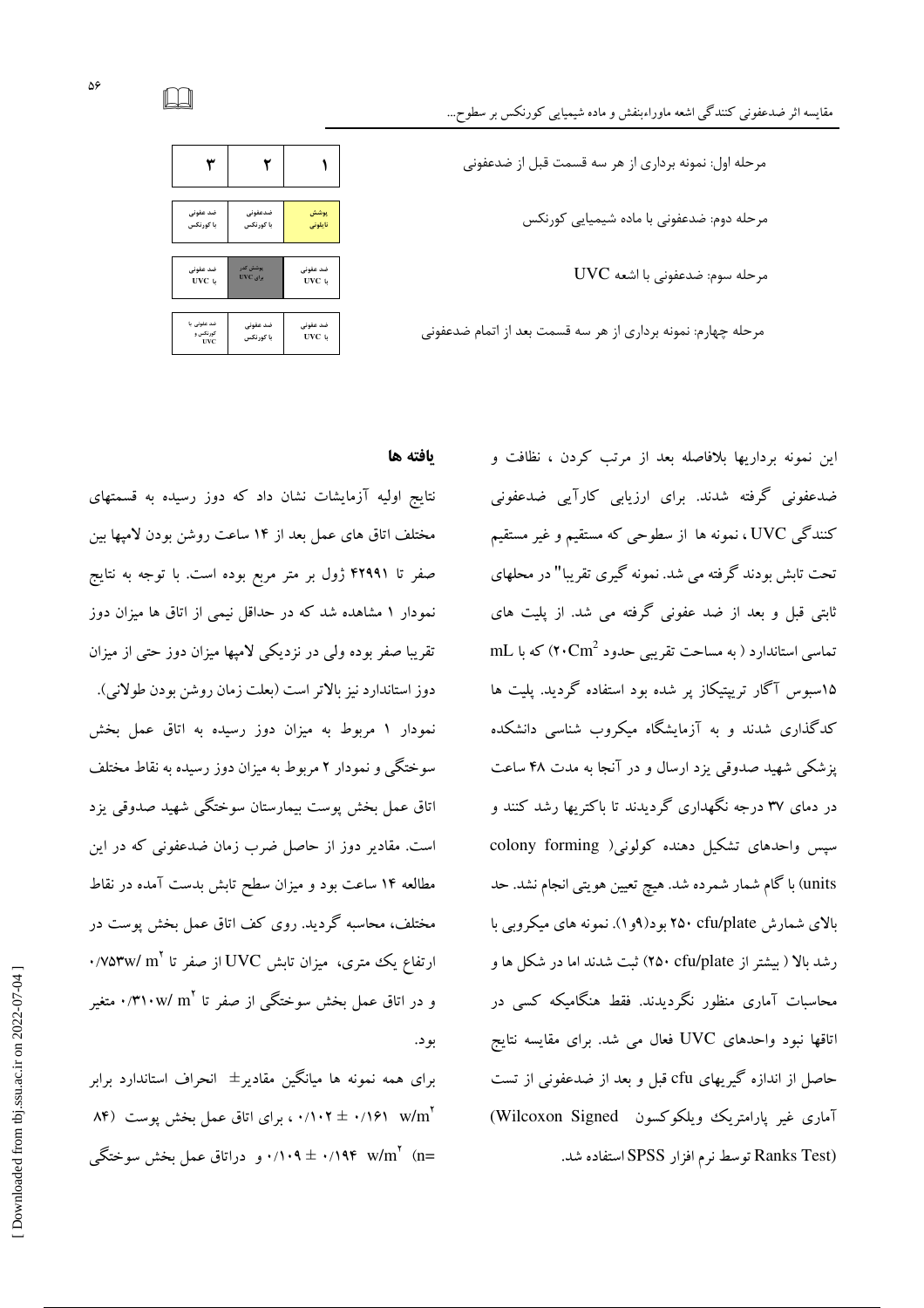باست آمد. همان طور که ۰/۱۱۰ w/m ( n=۹۶) مشاهده می شود در اتاق عمل بخش پوست به علت اختلاف زیاد سطح تابش انحراف استاندارد حتی از میانگین نیز بیشتر است. در محل های دیگر سطوح تماس اتاق های عمل سطح UVC خروجی از صفر تا ۸۵۳/۰وات بر متر مربع تغییر می کرد.

 $\overline{A}$ آزمایشات نشان داد که  $\overline{\text{UVC}}$  تعداد کلونی ها را روی سطوح اتاق های عمل، از متوسط ۶۴/۸۰ cfu/sample قبل از ضدعفونی با UVC به UVC و ۴۱/۶۷ cfu/sample تقلیل میدهد و بعد  $c$ fu/sample از ضدعفونی اضافی شیمیایی با کورنکس به ۱۶/۵۳ کاهش پیدا می کند(۰۰۱–P<۰/۱).

بیشترین آلودگی در روی میز، دستگیره صندلی، کمد لباس، پایه میز اتاق عمل و روی درب آلومینیوم و روی یخچال بود. بعد از تمیز کردن استاندارد و ضد عفونی شیمیایی اتاق عمل بخش پوست تعداد کلونی های تشکیل شده به cfu/sample

نمودار ۱: توزیع دوز UVC در اتاق عمل بخش سوختگی

 $\diamondsuit$ (m)ا $\diamond$ ♦ ◈ ♦

0 - $\overline{\phantom{a}}$ --6 ⊳

 $\ddot{\phantom{0}}$ 

۱۹/۱۳ رسید، استفاده اضافی از تابش UVC بطور معنی داری تعداد کلونی ها را از متوسط 19/۱۳ cfu/sample به ۱۶/۵۳ cfu/sample تقلیل داد (۰/۰۰۱ - P<). روی سطوحی كه مستقيما تحت تابش UVC نبودند حداكثر cfu/sample ۱۲۰ و بطور میانگین cfu/sample # شمارش شد. در اغلب سطوح دیگر که تابش بالاتر از 'm'( ۱۱۳w/ m). دریافت کرده بودند بین صفر تا cfu/sample ۱۵ بعد از تابش UVC بدست آمد.

البته حاصل دو نمونه از ضدعفونی ها با کورنکس میزان آلودگی بالای Cfu/sample ۲۵۰ بود که می تواند ناشی از آلودگی و تمیز نبودن سطح قبل از نمونه برداری باشد. در مقایسه با نمونه برداری باکتریایی اصلی، هم استفاده از UVC و هم ضدعفونی کننده کورنکس به تنها یی و یا در ترکیبهای مختلف تعداد کولونی های سطحی را بطور معنی داری کاهش N XP< :0 002 % S >( WS% 



 $\mathfrak{m}$ فاصله



- 6 ວ  $\ddot{\mathcal{L}}$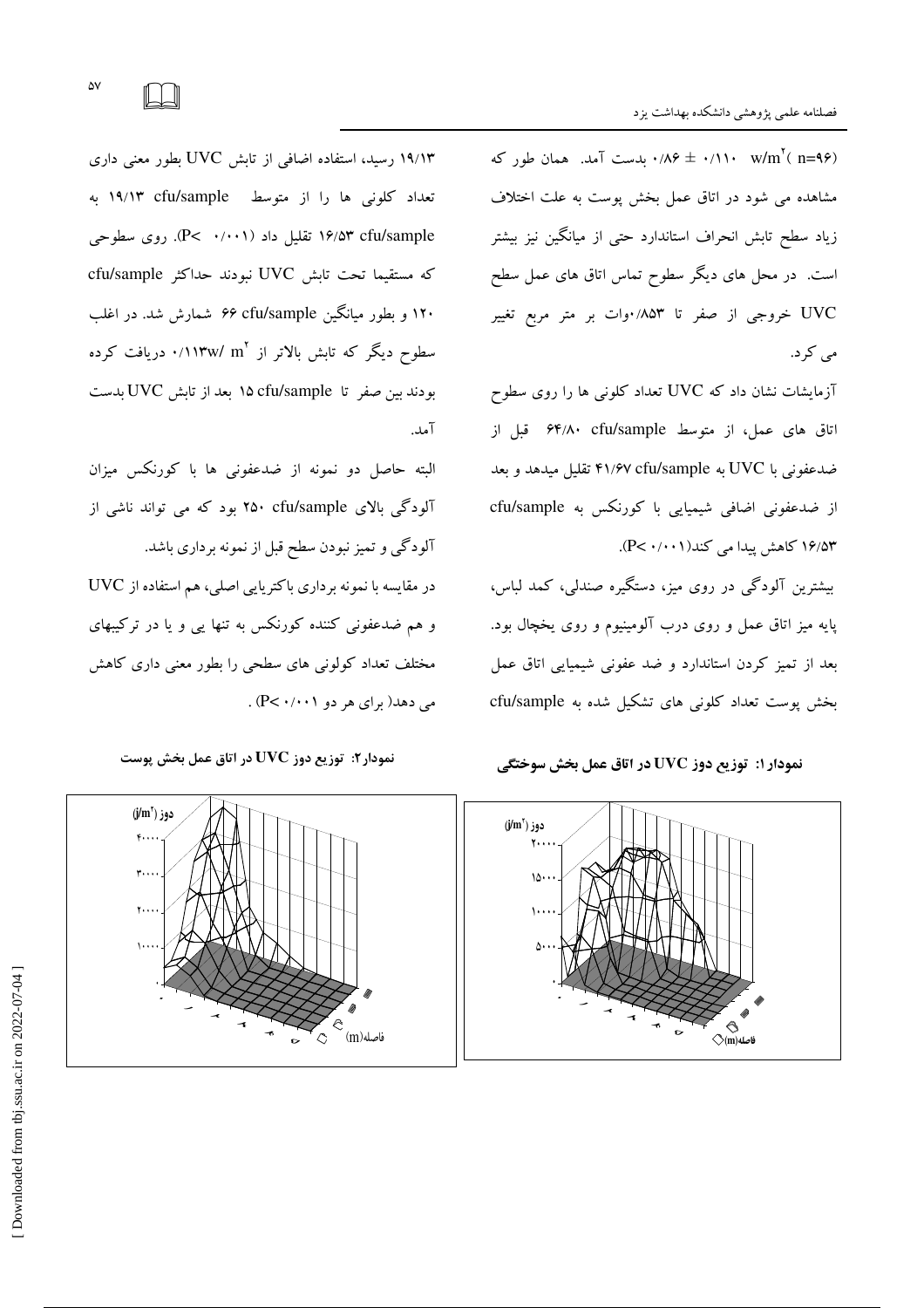

نمودار۳: تعداد کلونی ها بر پلیت (cfu) نمونه های بدست آمده در اتاق عمل بخش پوست قبل و بعد از ضد عفونی با مواد شیمیایی و با UVC

#### بحث ونتيجه گيري

در حال حاضر، داده های کافی وجود دارد تا تاثیر UVC را به عنوان یک وسیله کنترل عفونت ثابت نماید. طبق داده های بدست آمده ، میزان شمارش باکتریها و اسپرباکتریها بترتیب با عنوان یک وسیله کنترل عفونت ثابت نماید. طبق داده های<br>بدست آمده ، میزان شمارش باکتریها و اسپرباکتریها بترتیب با<br>دوزهای ۱۸ تا ۸۰ و 1۳۰ j/m<sup>2</sup> با کاهش ۹۰٪ مواجه می شود. منحنی این بررسی با افزایش دوز به صورت نمایی در می آید.<br>بررسی مطالعات نشان میدهد که دوزهای $\mathfrak{m}^2$ ۹۰۰–۹۰۰ می<br>توانند ۹۹٬۹۹۹۹٪ از باکتریها را غیر فعال کند(۹–۲). بررسی مطالعات نشان میدهد که دوزهای $10^2$  ۹۰۰–۹۰۰  $\,$ می ٪ از باکتریها را غیر فعال کند(۹-۲). بعدا**ر :: تعداد کلونی ها بر پلیت**<br>**نمودار :: تعداد کلونی ها بر پلیت<br>بعث فاتنیچه گیری<br>در حال حاضر، داده های کافی وجود ،<br>در حال حاضر، داده های کافی وجود ،<br>درنای که استان ، در این شمارش باکتریها<br>بیمارستانهای نروژ در سال ۱۲۰** 

در تحقیقی که آقای Anderson و همکاران در یکی از در تحقیقی که آقای Anderson و همکاران در یکی از<br>بیمارستانهای نروژ در سال ۲۰۰۶ انجام دادند چهار بخش ایزوله با فشار منفی مربوط به بیماران عفونی مورد مطالعه قرار گرفت. در هر بخش، اتاق بیمار دارای ۹ واحد UVC دیواری و ۲ واحد سقفی ، اتاق انتظار ۵ واحد دیواری و یک واحد سقفی و حمام سه واحد دیواری و یک واحد سقفی بود. زمان ضدعفونی در

مطالعه آنها ۴۰ دقیقه بود. دوز تابش مربوط به UVC با کمترین زمان از ۱۶۰ تا ۱۳۵۰۰ ژول بر متر مربع و دوز مربوط به طولانی زمان از ۱۶۰ تا ۱۳۵۰۰ ژول بر متر مربع و دوز مربوط به طولانی<br>ترین زمان تابش ۲۳۰ تا ۱۹۲۰۰ ژول بر متر مربع بود. UVC تعداد باكتريها را روى سطوح واحد ايزولاسيون ، از متوسط cfu/sample قبل از ضدعفونی با UVC به cfu/sample ۲ تقلیل داد و بعد از ضدعفونی اضافی شیمیایی با کلرامین به cfu/sample °۱/۶ کاهش پیدا کرد. بیشترین آلودگی در روی میز و زیر وسایل الکتریکی بود. ضدعفونی فقط با کلرامین روی میز و زیر وسایل الکتریکی بود. ضدعفونی فقط با کلرامیز<br>باعث کاهش تعداد کلونی ها به r۵ cfu/sample گردید(۹). آقای G.Katara و همکاران در سال ۲۰۰۸ نشان دادند که لامپهای میکروب کش UV نصب شده بر روی دیوارهای جانبی اتاقها ناکارامد بوده و لامپهای آویزان از سقف در ارتفاع ۲/۳ متری موثرترین حالت است. آنها نشان دادند که بازده ضدعفونی تا فاصله ۲/۴ متری در هر طرف از لامپها مناسب رون (۱٬۱۹۹۸٬۹۹۹ ) از باکتریها راغیر فعال کند(۹٬۱۹۹ ) و در این ساز انگریکی بود. ضدعفونی فقط با کلرامین<br>در تحقیقی که آقای Anderson و همکاران در یکی از است اعث کاهش تعداد کلونی ها به ۲۰۰۵ (Cru/sample و در این ۱۰۰۸ )<br>پیمارستا

 $\Box$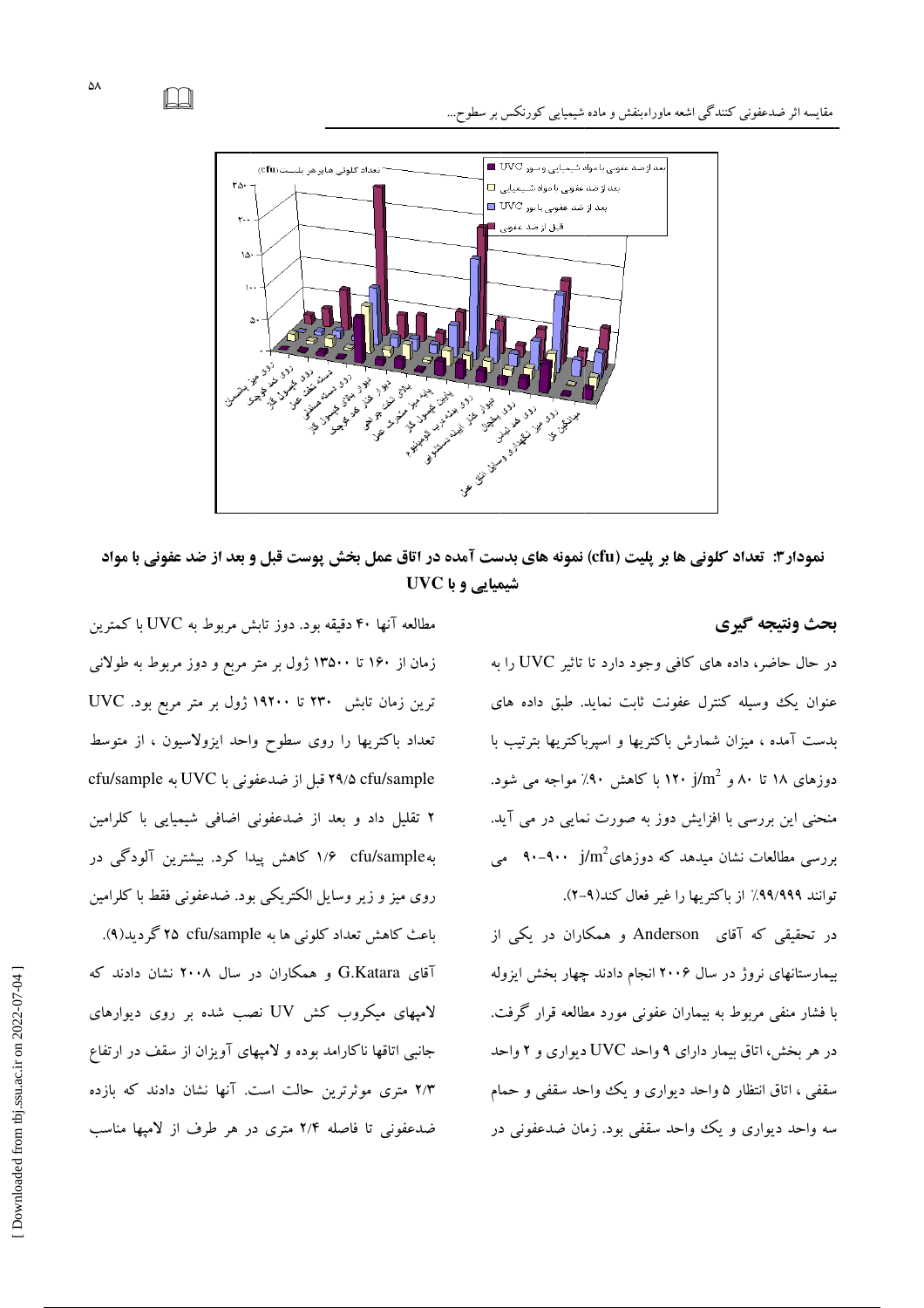است. همچنین زمان قرار گرفتن در معرض نور UV در این حالت به مدت ۳۰ دقیقه کافی است. در این شرایط بهینه فعالیت پاتوژن های شایع مانند تمام باکتری های هوازی، بی هوازی و همچنین حاملها مانند اسپور کلستریدیوم چهار مرتبه در مقیاس لگاریتمی کاهش پیدا می کند(۱۴).

همانطور که در نتایج آمده است دوز رسیده به بیش از نیمی از کف هر دو اتاق عمل بخش پوست و بخش سوختگی تقریبا صفر بود. این مسئله دو علت داشت: ١- محل نصب لامیهای UVC در یک طرف (گوشه) اتاق بود، ۲- لامیها بر روی ديوارها نصب شده بودند. بدين ترتيب با توجه به اينكه فاصله موثر برای ضدعفونی سطوح توسط لامپها کمتر از ۲/۵ متر می باشد حدود نیمی از اتاقهای عمل در فاصله بیش از آن قرار داشتند. همچنین چون لامپها بر روی سقف نصب نبودند دوز کمتری به سطوح کف می رسید و توزیع دوز نیز یکنواختی كمترى داشت. از طرفى زمان روشن بودن لامپها بطور متوسط ۱۴ ساعت بود که با زمان معمول مورد استفاده در بیمارستانهای خارج فاصله بسیار زیادی دارد(۱۴و۱۱و۹). به این ترتیب در قسمتهایی از اتاق که نزدیک لامپها قرار داشتند دوز رسیده بسیار زیاد و در ماکزیمم حالت ۳۷۹۵۱ ژول بر متر مربع و در قسمتهای دور دوز رسیده صفر بود. مدت زمان زیادی که لامیها روشن هستند تبعات منفی زیادی دارد که از جمله آنها عبارتند از ١- طول عمر لاميها محدود است و زمان تعويض لاميها يايين می آید و با توجه به گرانقیمت بودن این لامیها هزینه زیادی ایجاد می کند همچنین هزینه مصرف برق را بالا می برد، ۲-تابش زیاد UVC به وسایل پلاستیکی و پلیمری اتاق عمل باعث کاهش طول عمر آنها می شود و ۳- بهنگام روشن بودن لامیها

استفاده از اتاق عمل امکان پذیر نیست. از طرفی با وجود اینکه زمان روشن بودن لامپها خیلی زیاد بود اما به حدود نیمی از اتاقهای عمل تقریبا هیچ دوزی از UVC نمبی رسید. نکته مهم دیگر اختلاف بین توزیع دوز در اتاق عمل بخش پوست و اتاق عمل بخش سوختگی بخصوص ماکزیمم مقدار آن بود. دلیل این مسئله نیز به نحوه نصب لامپها مربوط می شود. در اتاق عمل بخش پوست با اینکه لامپها بر روی دیوار نصب شده بودند اما جهت آنها تا حدود ۴۵ درجه به سمت پایین بود. در اتاق عمل بخش سوختگی جهت لامپهای نصب شده تقریبا بر دیوار عمود بود. به این ترتیب در اتاق عمل بخش پوست در نزدیکی لامپها توزیع دوز بیشتر و ماکزیمم آن نیز بیشتر بود در حالیکه در اتاق عمل بخش سوختگی به نقاط دورتر دوز بیشتری می رسید و در نزدیکی لامپها ماکزیمم دوز کمتر بود.

استفاده از UVC یا کورنکس به تنهایی یا در ترکیبهای مختلف با یا بدون تمیز کردن بطور معنی داری میکروبهای روی سطح را تقلیل میدهد. ضدعفونی کنندگی UVC تعداد واحدهای تشکیل یافته کولونی را به متوسط ۱۸/۶ برای هر نمونه در اتاق تمیز نشده و به ۱۱/۸ cfu/sample در اتاق تمیز شده کاهش می دهد(۰/۰۰۱) - P برای هر دو). کمترین تعداد متوسط ۳/۵ cfu/sample بعد از ضدعفونی با کورنکس متعاقب تميز کردن و تابش UVC نهایی اندازه گیری شد. این روش آخر بنظر میرسد موثرتر از استفاده از کورنکس تنها باشد. بنابراین UVC اثر مخرب معنی داری در تخریب ذرات ذره بینی روی میکروارگانیسم های سطحی در اتاق عمل دارد و تعداد باکتریها را بطور قابل ملاحظه ای هم در سطح تمیز شده و هم در سطح تميز نشده كاهش ميدهد.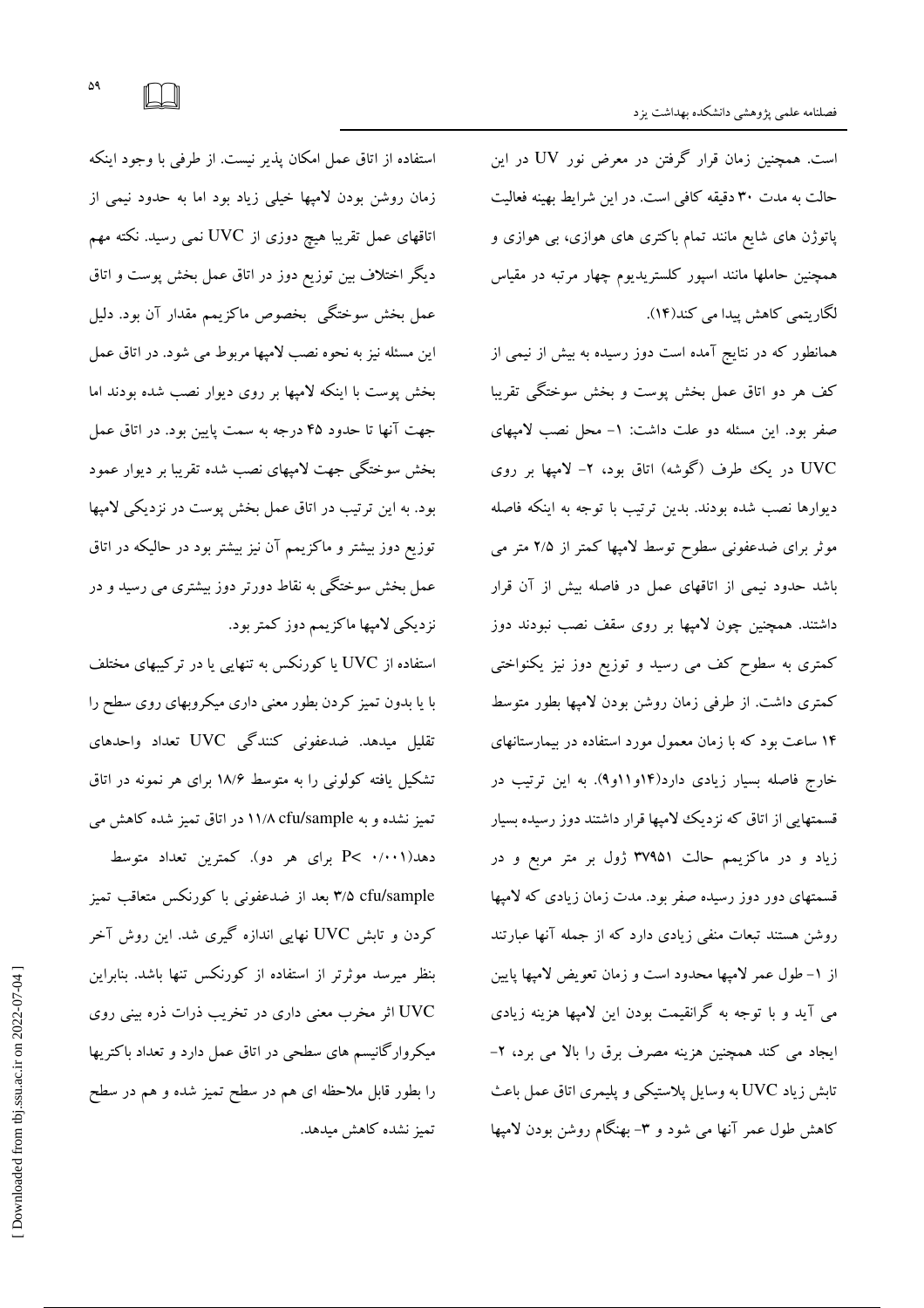در تحقیق حاضر در بیش از نیمی از اتاقهای عمل که نمونه برداری صورت پذیرفت(در طرفی که لامیها نصب بودند) در  $\mathrm{J/m}^2$  قسمت سایه تحت دوز کل تا  $\mathrm{J/m}^2$  ۶۳ ودر سطوح باز تا ۱۴۷۶۳ (۱۸۵۳w/m<sup>2</sup>) قرار گرفتند. بنابراین خروجی واحدهای UVC روی این قسمت از سطوح اتاقهای عمل کاملا کافی بود تا اغلب ارگانیسم های باکتریایی از جمله اسپورها و اغلب ویروسها و قارچها حتی در سطوح واقع در سایه که مستقیما UVC به آن نمی رسید را غیر فعال کند. ویروسهای دو رشته ای DNA( مثل آدنوویروس) خیلی مقاومتر از ویروسهای تک رشته ای RNA (مثل پلی ویروس) می باشند. علاوه بر این بعضبی باکتری ها و آدنوویروسها می توانند بطور مستقیم یا غیر مستقیم آسیب وارده از تابش را ترمیم کنند و به حالت زنده برگشت نمایند(فعالیت مجدد نوری). مقدار فعالیت مجدد نوری در میان میکروبها متفاوت است(۷–۶). بنابراین مطالعات بیشتری لازم است تا محدوده عوامل بیماری زا را ارزیابی کرده و اثر دوزهای گوناگون UV را با توجه به نوع میکروب و زمان تابش لازم برای آنکه فعالیت مجدد میکروب رخ ندهد بدست آورد. همچنین پیشنهاد می شود از تمام اتافهای عمل و اتاقهای ایزولاسیون تمام بیمارستانهای یزد که در آنها لامپ UVC نصب شده است دوزیمتری UVC بعمل آید تا اطلاعات کافی برای بهینه سازی سیستم فراهم شود و سپس به پرسنل و اشخاصی که در این زمینه مسئول هستند آموزشها و راهنماییهای لازم صورت يذيرد تا در بهبود وضعيت بهداشتي بيمارستانها مورد استفاده قرار گیرد.

 $\rm UVC$  همانطور که در مطالعه اخیر نشان داده شد تابش مستقیم می تواند عامل موثری در تخریب موجودات ذره بینی برای ضدعفونی تمام اتاق باشد. البته این روش مثل روشهای ضدعفونی شیمیایی در حضور مواد ارگانیک اثر باکتری کشی آن بازداشته می شود. سطوحی با لکه قابل دید که دارای مواد ارگانیک است همیشه احتیاج به پروسه جداگانه ای برای تمیزی فوری مکان آلوده دارد. علاوه بر این، ضدعفونی UVC، برای ضدعفونی سطوح کاملا در سایه مثل زیر بستر، زیر میز، لای چرخها و قفل کننده ها موثر نیست. این سطوح باید با روش جداگانه ای ضدعفونی شوند. بنابراین UVC بتنهایی نمی تواند برای ضدعفونی بکار رود بلکه می تواند یک ضدعفونی کننده مطلوب اضافه بر ضدعفونی کننده های شیمیایی باشد تا حجم و ظرفیت عوامل عفونی بیولوژیکی در اتاق های عمل برای بیماران پر خطر نباشد.

بنابر این با توجه به توزیع دوز بسیار نامتعادل و زمان روشن بودن طولانې لاميها نتيجه گيړې مې شود که بايستې در تعداد و محل نصب و زمان روشن بودن لامپهای UVC تجدید نظر بعمل آید و متناسب با دوز لازم استاندارد برای تمام نقاط اتاق تنظیم گردد. همچنین برای ضدغفونی هوای اتاق عمل می توان از سیستمهایی که هوای اتاق را از داخل تونلی که لامپهای UVC قرار دارند عبور داد. البته ممكن است در نقاطي از اتاق عمل مانند تخت عمل یا میزی که وسایل عمل بر روی آن قرار دارد به دوز بیشتری نیاز باشد که بایستی این مسئله را در طراحی نقشه نصب لامپهای ضدعفونی کننده UVC مد نظر قرار داد.

#### References

1- O'Connellf NH, Humphreys H. Intensive care unit design and environmental factors in the acquisition of infection. Journal of Hospital Infection 2000; 45( 4): 255-262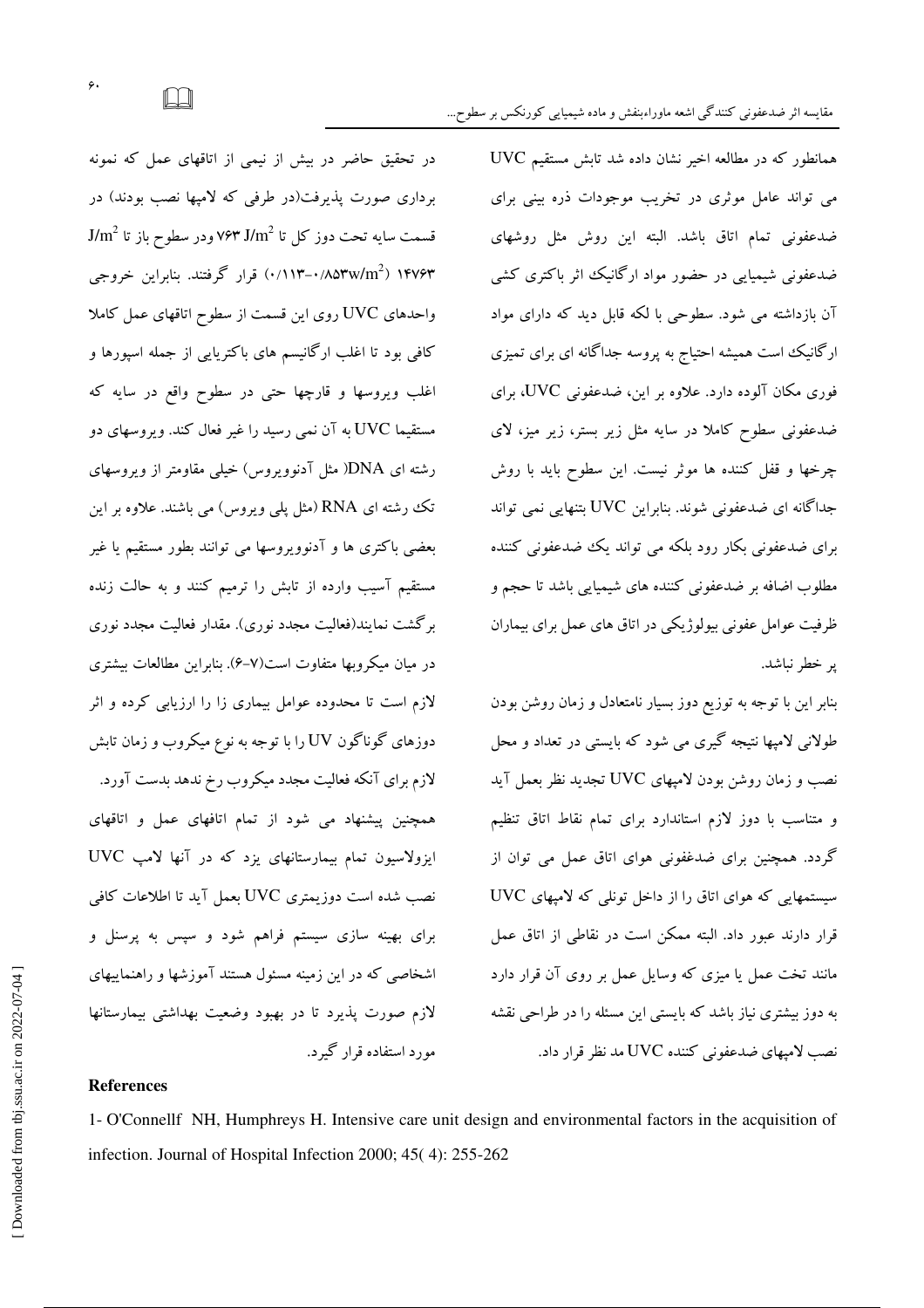2-Marie UO, David RD, Michael OS, et al. High-Dose Ultraviolet C Light Inactivates Spores of Bacillus Atrophaeus and Bacillus Anthracis Sterne on Nonreflective Surfaces Applied Biosafety. 2005; 10(4): 240- 247

3-Priv DI, Maier UP Inactivation of bacteria, viruses and other pathogens by UVC irradiation in the Leica cryostat product family, Labor fur Microbiologie und Okotoxikologie 2007;34(2):76-79

4-Klaus PK, Chaberny IF. Disinfection of surfaces by photocatalytic oxidation with titanium dioxide and UVA light. Chemosphere 2003; 53: 71-77

5-Alexander W. Disinfection with Flash Lamps PDA Journal of Pharmaceutical Science & Technology 2000; 54(3):37-44

6-Sharp G. The lethal action of short ultraviolet rays on several common pathogenic bacteria. J Bacteriol 1993; 37:447-459.

7-James J, McDevitt KM. Characterization of UVC Light Sensitivity of Vaccinia Virus. Applied and Environmental Microbiology 2007; 73(18):5760-5766

8-Bånrud H, Moan J. Use of short wave ultraviolet radiation for disinfection in operating rooms. Tidsskr Nor Laegeforen 2000; 20(8):953-962

9- Andersen B M, Bånrud H. Comparison of UV C Light and Chemicals for Disinfection of Surfaces in Hospital Isolation Units. Infect Control Hosp Epidemiol 2006;27:729–734

10- World Health Organization Ultraviolet radiation, Environmental Health Criteria 160 Geneva 1994

11- Bånrud H, Moan J. The use of UCV for disinfection in operating rooms. Tidsskr Nor Lægeforen 1999; 119:2670-2673.

12- Technical Project Report: Air Quality, Destruction of Microbes, and Use of Negative-Pressure, Filter, and UVC Technology in Patient Isolates. Oslo: Klean, Siemens, Ullevål University Hospital; 2000:5-24 13-Wladyslaw JK. Design and Optimization of UVGI Air Disinfection Systems, [MD thesis]. Architectural Engineering The Pennsylvania State University The Graduate School College of Engineering. 2001

14- Katara G, Hemvani N, Chitnis S,et al. Surface disinfection by exposure to germicidal UV light. Indian J Med Microbiol. 2008; 3: 241-242

15- Wekhof A. Ultra-fast Sterilisation by Disintegration of Micro-organisms with Intense Pulsed UV Light. Business Briefing: Global Surgery 2003;1: 1-5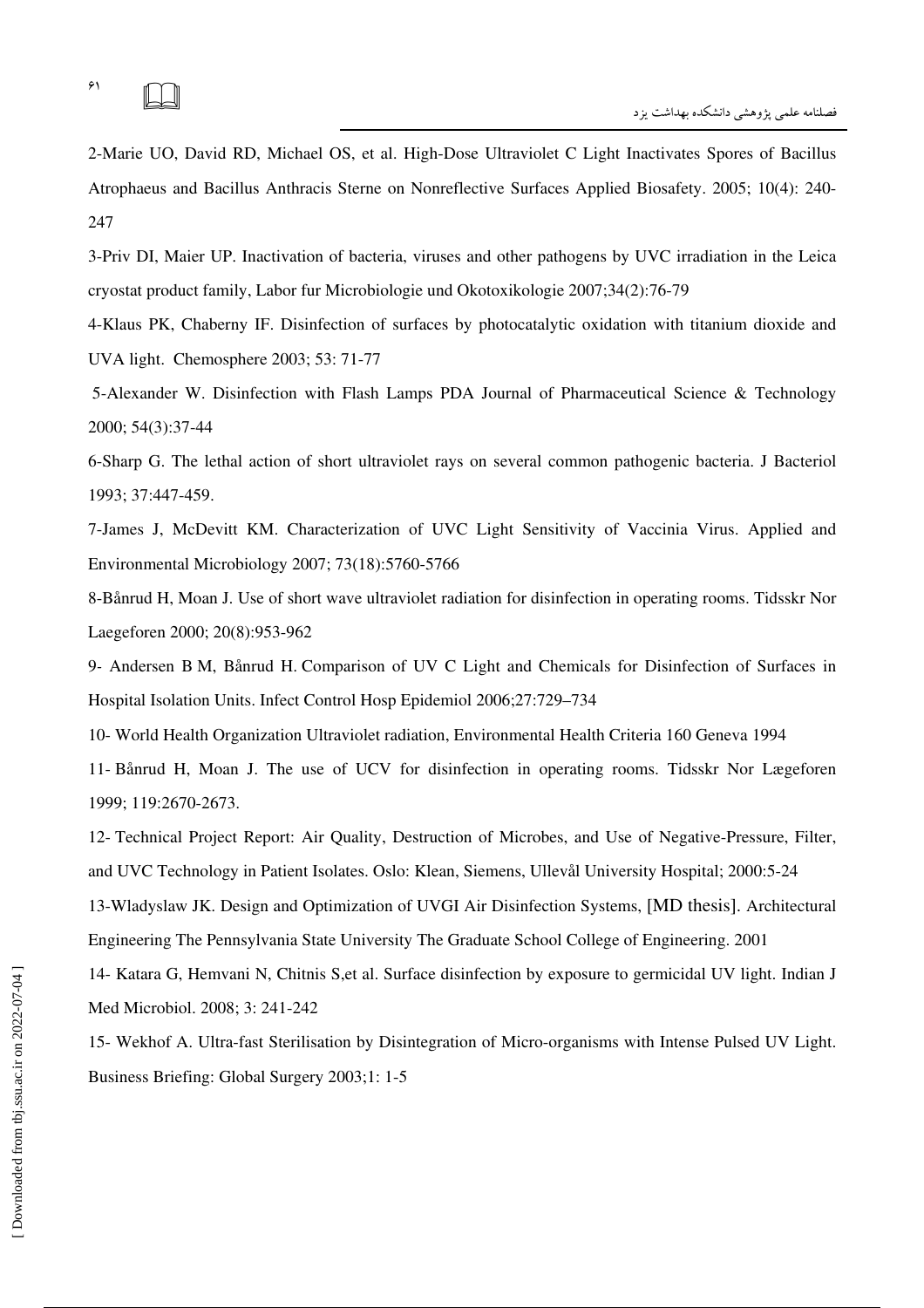16- Wayne LN, Belinda GUV. Resistance of Bacillus anthracis Spores Revisited: Validation of Bacillus subtilis Spores as UV Surrogates for Spores of B. anthracis Sterne, Applied and Environmental Microbiology 2003; 69(2): 1327–1330

17- Millie P S, Elmira K,et al. Method for estimating ultraviolet germicidal fluence rates in a hospital room. Infection Control and Hospital Epidmiology 2008;29(11):1042-1047